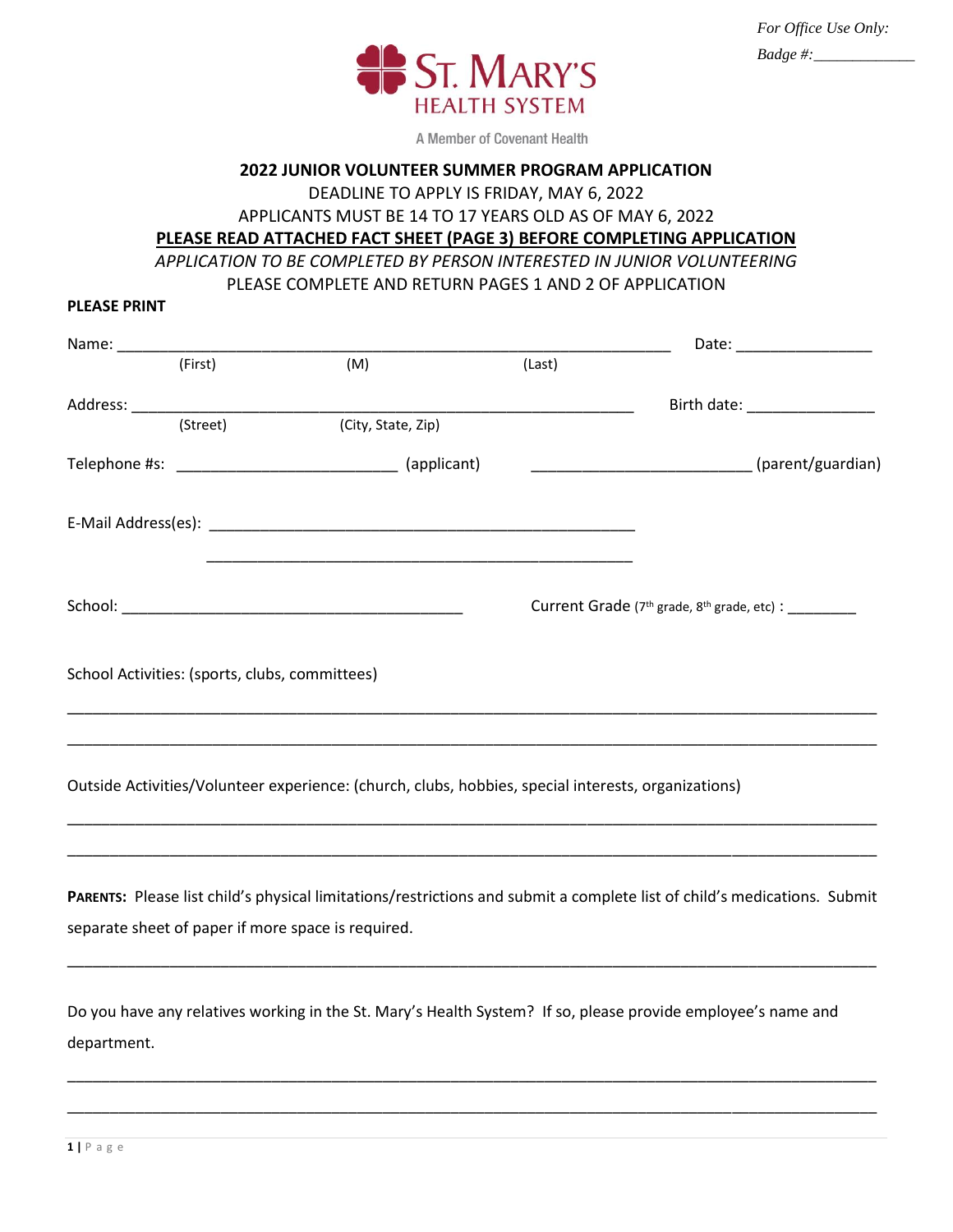**Provide two school/church/volunteer references (please do not list friends or relatives):**

| (Name | (Telephone Number) |
|-------|--------------------|

(Name) (Telephone Number)

\_\_\_\_\_\_\_\_\_\_\_\_\_\_\_\_\_\_\_\_\_\_\_\_\_\_\_\_\_\_\_\_\_ \_\_\_\_\_\_\_\_\_\_\_\_\_\_\_\_\_\_\_\_\_\_\_\_\_\_\_\_\_\_\_\_\_\_\_\_\_\_\_\_\_\_\_\_\_\_\_\_\_\_\_

Please list names of **two** parents and/or responsible adults to be contacted in case of emergency. Please include email addresses and telephone numbers for each adult. Please explain relationship(s) to applicant. Include separate page with contact information if necessary.

\_\_\_\_\_\_\_\_\_\_\_\_\_\_\_\_\_\_\_\_\_\_\_\_\_\_\_\_\_\_\_\_\_\_\_\_\_\_\_\_\_\_\_\_\_\_\_\_\_\_\_\_\_\_\_\_\_\_\_\_\_\_\_\_\_\_\_\_\_\_\_\_\_\_\_\_\_\_\_\_\_\_\_\_\_\_\_\_\_\_\_\_\_\_\_

\_\_\_\_\_\_\_\_\_\_\_\_\_\_\_\_\_\_\_\_\_\_\_\_\_\_\_\_\_\_\_\_\_\_\_\_\_\_\_\_\_\_\_\_\_\_\_\_\_\_\_\_\_\_\_\_\_\_\_\_\_\_\_\_\_\_\_\_\_\_\_\_\_\_\_\_\_\_\_\_\_\_\_\_\_\_\_\_\_\_\_\_\_\_\_

\_\_\_\_\_\_\_\_\_\_\_\_\_\_\_\_\_\_\_\_\_\_\_\_\_\_\_\_\_\_\_\_\_\_\_\_\_\_\_\_\_\_\_\_\_\_\_\_\_\_\_\_\_\_\_\_\_\_\_\_\_\_\_\_\_\_\_\_\_\_\_\_\_\_\_\_\_\_\_\_\_\_\_\_\_\_\_\_\_\_\_\_\_\_\_

\_\_\_\_\_\_\_\_\_\_\_\_\_\_\_\_\_\_\_\_\_\_\_\_\_\_\_\_\_\_\_\_\_\_\_\_\_\_\_\_\_\_\_\_\_\_\_\_\_\_\_\_\_\_\_\_\_\_\_\_\_\_\_\_\_\_\_\_\_\_\_\_\_\_\_\_\_\_\_\_\_\_\_\_\_\_\_\_\_\_\_\_\_\_\_

#### **HARRASSMENT POLICY:**

I, \_\_\_\_\_\_\_\_\_\_\_\_\_\_\_\_\_\_\_\_\_\_\_\_\_\_\_\_\_\_\_\_\_\_\_, a volunteer applicant of St. Mary's Health System, understands that this organization has a **zero-tolerance** policy for harassment/bullying of any type. I understand that if I behave in a manner unfitting to our harassment policy or core values, my actions could lead to my dismissal.

| Parent or guardian's signature                                                                      | <b>Date</b> |  |
|-----------------------------------------------------------------------------------------------------|-------------|--|
| <b>Student's signature</b>                                                                          | <b>Date</b> |  |
| We have read the Jr. Volunteer fact sheet that accompanies the application form _____ Yes ______ No |             |  |

\_\_\_\_\_\_\_\_\_\_\_\_\_\_\_\_\_\_\_\_\_\_\_\_\_\_\_\_\_\_\_\_\_\_\_\_\_\_\_\_\_\_\_\_\_\_\_\_\_\_\_\_\_\_\_\_ \_\_\_\_\_\_\_\_\_\_\_\_\_\_\_\_\_\_\_

| Parent or guardian's signature | Date |
|--------------------------------|------|
|                                |      |

**Student's signature Date** 

# *\*Deadline to apply is Friday, May 6, 2022*

**Return completed application to: St. Mary's Regional Medical Center Volunteer Services P.O. Box 291 Lewiston ME 04243-0291 Telephone: (207) 777-8368 Email: [jcowie@covh.org](mailto:jcowie@covh.org)**